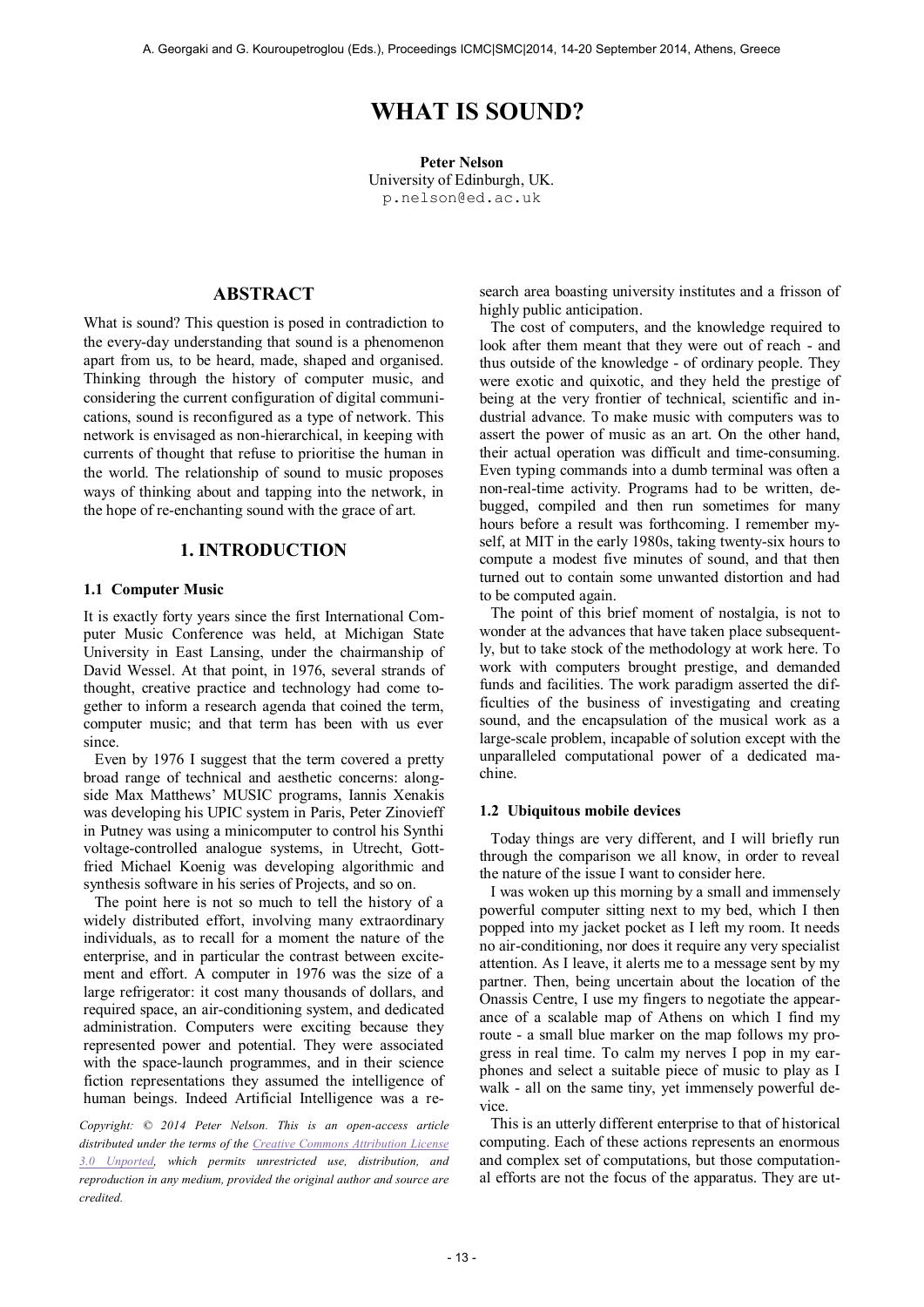terly transparent. I need know nothing, except to look and to point. This tiny computer is not an extraordinary version of the monster from 1976: it does not compute the results of my problems, so much as it connects and contextualises me in a network of data. This is not something remote from ordinary people: everyone has such a device - my friend in Africa has one. The possession of a particular make or model may indeed provide some prestige, but it is a prestige that is local and informal. The device is anyway a phone.

Those of us who saw personal computers at the start, who became addicted to keeping up to date, and who took pride in maintaining the fastest model we could afford are suddenly looking anxiously at a market place where new models are slow to appear. In the face of ubiquitous mobile technologies, will the computer - as such - even survive? The paradigm has shifted, and the network enfolds us. Far from presenting as slaves to our incommensurable desires, computers are now our points of connection within a network of social relationships and contingent information. What are the implications of this fact for music; for organised sound?

### **2. ORGANISED SOUND**

The subtitle of this conference - From Digital Echos to Virtual Ethos - reminds us that sound has implications for human beings, and it is sound itself that I want to consider here. The word *echos* (ἦχος / ἠχή) implies sound in an unformed state "… of the confused noise of a crowd, the roar of the sea, the groaning of trees in a wind …" according to Liddle and Scott. This is the meaning Michel Serres uses, in his book *Genesis*, when he writes about the fundamental medium within which human beings operate, taking the sea as source and metaphor –

The silence of the sea is an illusion. The sound of the depths could be the depth of being. Perhaps being is not at rest, perhaps is it not moving, perhaps being is agitated. The sound of the depths never ceases, is limitless, is continuous, perpetual, unalterable. It has no depth itself, it has no contradictions. What would have to be done with sound to impose silence on it. And what formidable fury can impose order on fury? Sound cannot be a phenomenon, all phenomena detach themselves from it, figure on ground, like a fire on the heath, like all messages, all cries, every call, every signal has to detach itself from the din that occupies silence, in order to be, to be perceived, to be known, to be exchanged. For a phenomenon to appear, it leaves the noise, as soon as a shape surges and positions itself, it reveals itself veiling the noise. So this is not about phenomenology, rather it is about being itself. It establishes itself as subject as much as object, as hearing and as spatial, as observer and as observed, it encompasses the means and the uses of observation, both material and systematic, in channels constructed or linguistic, it is in-itself, it is for-itself, it leaps over the the oldest and the most secure divisions of philosophy, yes, sound is metaphysical. [17] (this author's trans.)

Here we begin to understand sound and listening as dependent variables, mutually defining, equal in operation.

When, in a lecture given at Yale University in 1962, entitled, *The Electronic Medium*, Edgar Varése coined the phrase "organised sound" he also encapsulated a defining approach to the nature of sound itself. For Varèse, sound appears as raw material from "a mysterious world", in an industrial environment where he describes himself as a "worker in rhythms, frequencies, and intensities." [20] The computer is the machine which, like the blast furnace and the mechanical hammer ensures that, "Composers are now able, as never before, to satisfy the dictates of that inner ear of the imagination.": design and make. This echoes an earlier manifesto, from June 1917, in which Varèse proclaimed -

I dream of instruments obedient to my thought and which with their contribution of a whole new world of unsuspected sounds, will lend themselves to the exigencies of my inner rhythm. [20]

This vision continues nearly a hundred years later in remarks made by one of the key figures in the development of computer music, Max Matthews, when he says, in a 2009 interview –

The question which is going to dominate the future is now understanding what kinds of sounds we want to produce rather than the means of usefully generating these sounds musically. [14]

Here the notion that the computer is capable of producing, "any sound you can imagine", echoing Varèse's desire for, "undreamed-of timbres" in "any combination I choose to impose" continues a rhetoric of control and domination that I want to question for a moment.

If, in its beginnings, the computer presents as a machine for the industrial manufacture of sound, what alteration to this paradigm is proposed by the existence of the network? Matthews in his 2009 interview continues, presciently as always, to propose that future of computer music, "… is going to revolve around experimental psychological studies of how the brain and ear react to sounds ...' and this raises the question of listening which is what I want to address next. How can we extend our understanding of the relation of sound to listening?

#### **3. LISTENING**

#### **3.1 The** *Current of Music*

Listening has been the subject of a considerable amount of discussion in recent years. Sociologists, neuroscientists, psychologists and cultural theorists have all reached the conclusion that listening, as a central phenomenon in human experience, is not as well understood as common sense would suppose. The common sense paradigm of listening is laid out clearly by Theodor Adorno, in his essay, *Current of Music*, where he writes –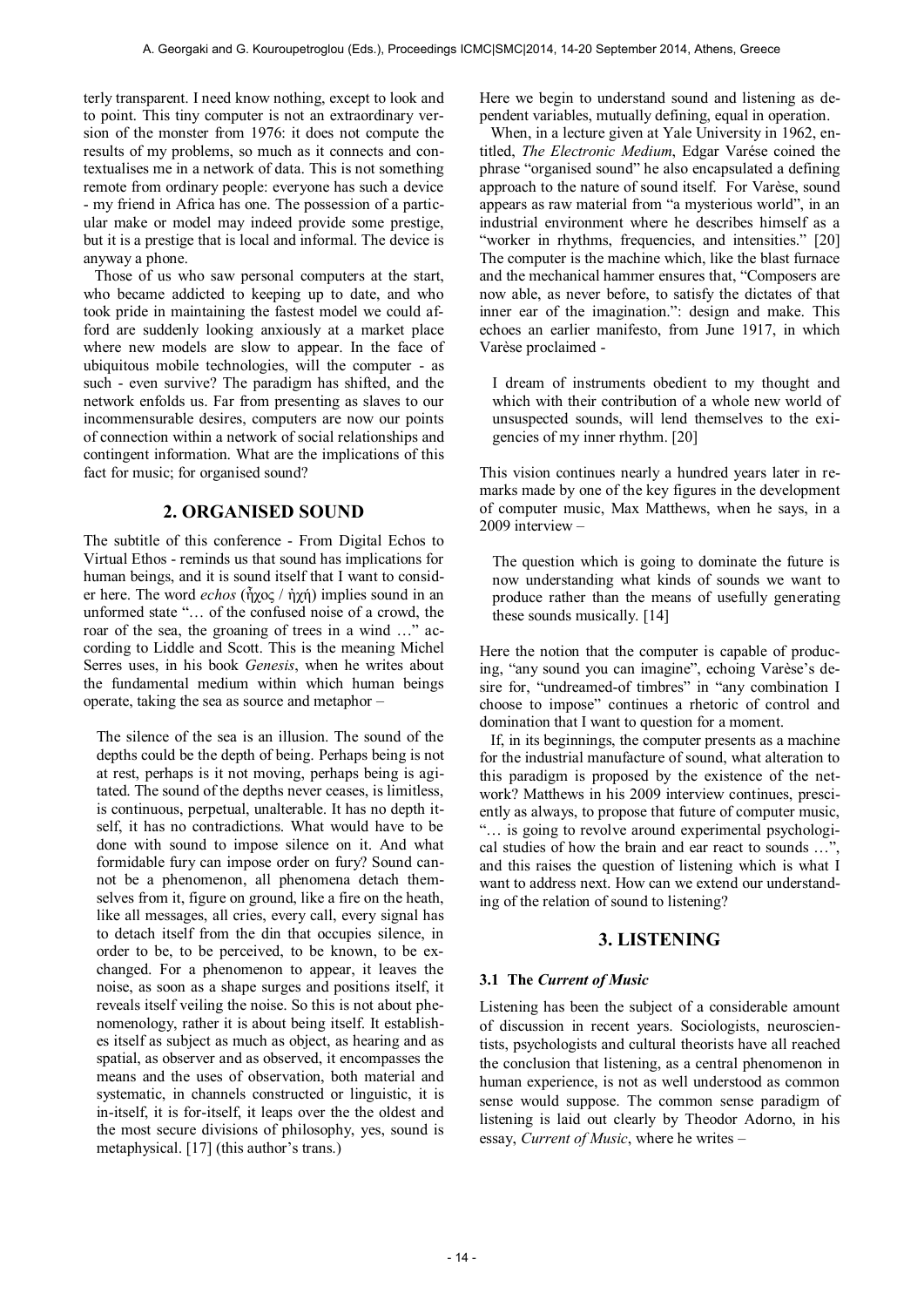The question of why we follow this descriptive or "phenomenological" method can easily be answered. We are dwelling on the phenomenon ["of music pouring out of the loudspeaker"] because it is actually the phenomenon which determines the reaction of the listeners, and it is our ultimate aim to study the listeners."  $[1]$ 

This places sound and listening in a teleological relationship that is at the heart of philosophical and scientific investigations of musical meaning and communication.

This relationship is also, as Jonathan Sterne points out, consolidated by the seeming directionality of the wires and speaker mouths of sound reproduction technologies, that, as Adorno agrees, appear to be aimed at the ears of the listener. Sterne writes –

The salient features of audile technique considered here - the connection of listening and rationality; the separation of the sense, the segmentation of acoustic space; the construction of sound as a carrier of meaning in itself; and the emphasis on physical, social, and epistemological mediation - are all fundamental to the ways in which people listened to and with soundreproduction technologies, … [19]

Here we have a paradigm in which sound and listening are independent and self-sufficient; where sound, as a phenomenon in its own right, is susceptible to the sort of design and control proposed by Varèse, Schaeffer and others, and where listening, as a decoding of meaning and affect for human purposes can be studied psychologically, sociologically and neurologically for our better understanding. Is there another paradigm for listening?

# **3.2 Ecologies of listening**

Consider this account, by Penny McCall Howard, of the experience of working on a fishing boat in the North Sea -

A trawler at sea is also an incredibly noisy place and every sound is significant. Yet these sounds were interpreted not so much by listening as by extended techniques for feeling with the whole body, combined with a constant adjustment of tools, machines, and enormous weights and tensions. New crew needed an 'education of attention' (Gibson, 1979:254) in order to 'feel the ground' and react appropriately in order to 'keep the trawl going'. They had to learn to distinguish the vibrations coming through the fishing gear from the ground from the constant noise and vibration of the engine, the whine of the electronics, and the shuddering and slamming of the boat itself in the waves. Fishermen use these techniques to work productively and also to develop complex descriptions and visualisations of what their fishing gear and the seafloor far below looked like. [8]

The critical phrase here is 'education of attention', a concept that comes from James Gibson's ecological approach to visual perception [7]. This 'ecological' paradigm proposes sound and listening as much more curiously entwined: sounds are not just there for the taking, they have to be identified - constructed even - in an interplay between the phenomenon of the sound and the phenomenon of the listening. This formulation goes to the heart of what I am attempting in this talk, part of the consideration of ethos, which is an even-ing out of the hierarchies of the world in a way that places humans as no more than equal with other phenomena. Lest this sound too 'hippy', here is the psychologist Eric Clarke's account of the ecological approach to listening-

Rather than considering perception to be a constructive process, in which the perceiver builds structure into an internal model of the world, the ecological approach emphasizes the structure of the environment itself and regards perception as the pick-up of that already structured perceptual information. The simple, but farreaching, assertion is that the world is not a "blooming buzzing confusion", but is a highly structured environment subject to both the forces of nature (gravity, illumination, organic growth, the action of wind and water) and the profound impact of human beings and their cultures; and that in a reciprocal fashion perceivers are highly structured organisms that are adapted to that environment. [3]

Like the fishermen in the trawler, who have to adapt to a sound world through an 'education of attention', Clarke proposes that we also have to attend and adapt to our sonic environment, and that this is not only a matter of contingent necessity, but is also an evolutionary process that has been happening since the start of human culture. Indeed from a cultural perspective, our 'education of attention' as musicians is a highly considered activity. As Simon Frith has pointed out, so-called art music is curious, as an area of life where people are taught how to listen in a highly institutionalised fashion. This listening *actually constitutes* sound, in the sense that our activity of listening in the world negotiates a territory. What is the territory of computer music?

# **4. TERRITORY**

#### **4.1 Sound of the earth**

The notion of territory has been examined with some care by Gilles Deleuze and Felix Guattari [6], and clearly in the spirit of music. The child who cries, or the bird that sings establishes a social configuration of a space with its own materiality. In the words of Henri Lefebvre –

When we evoke 'space' we must immediately indicated what occupies that space and how it does so: the deployment of energy in relation to 'points' and within what time frame. [12]

This speaks to the particular relationship between music or sound and ourselves. It is clear that this relationship is indeed special and fundamental: the world, for example,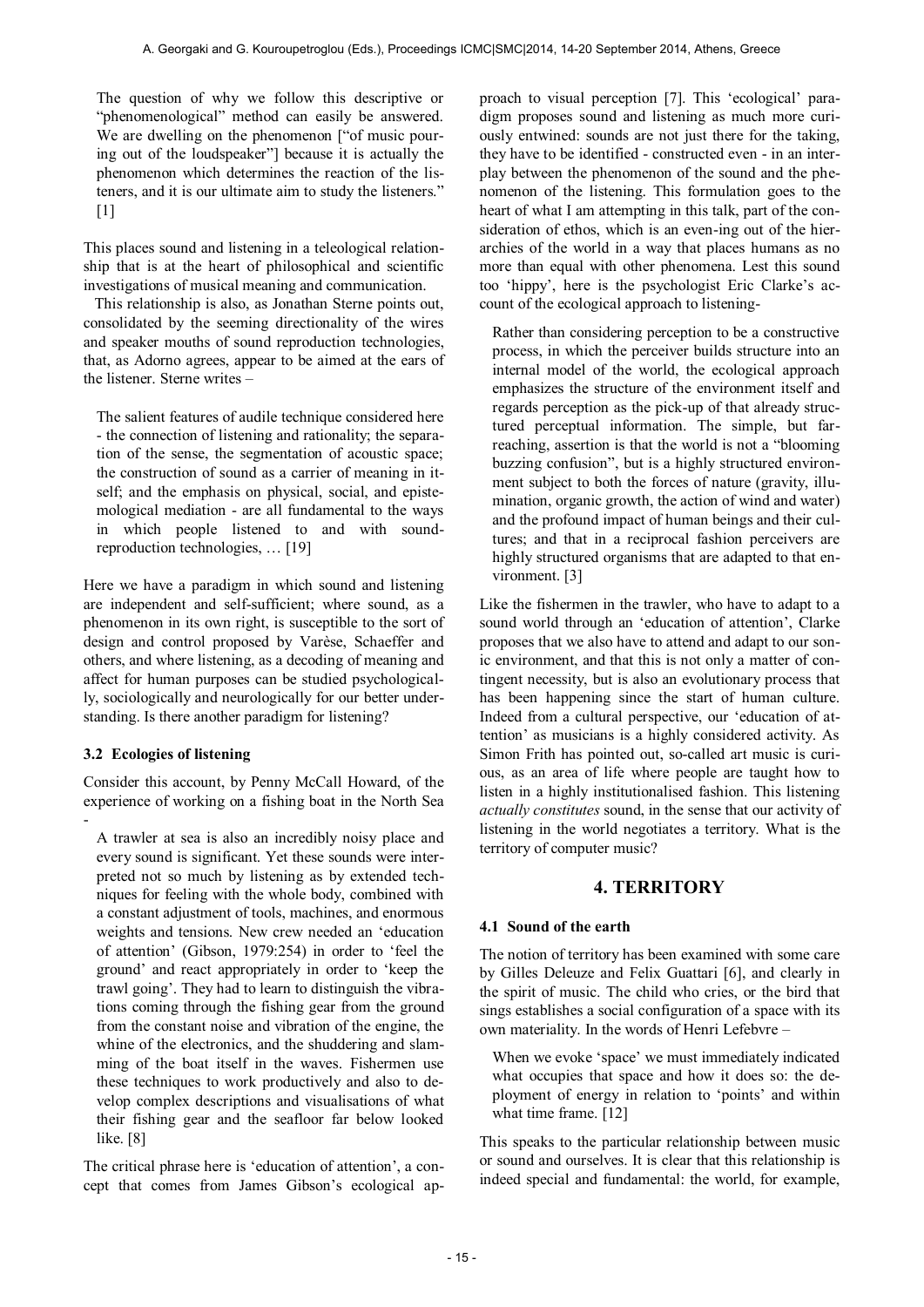is not bathed in sound as it is bathed in light; there is no sonic equivalent of 'darkness', and the fact that we hear without the aid of a source of sonic 'illumination' gives sound an inherent energetic quality, unbeholden to any extraterrestrial power source. Every sound is evidence of a particular vitality, and the provenance and impact of these vitalities create spaces that live and resonate in our personal and shared experiences.

In that sense a soundscape, so-called, consists equally of sound and listening. Its territory is established by the interaction of those two phenomena. One could even argue - as I have done elsewhere - that not only humans are listening. In that sense sound needs to created, in a way different to what is imagined by Edgar Varèse: not just as something 'out there' but equally as a construct of the listener. Technology has a part to play in this, and the fundamental notion of the musical instrument - as the location of a practice of listening - proposes technological apparatus right at the heart of the human enterprise. What territories of sound and listening have established themselves in the age of electronic music?

In his recent book, *Earth Sound, Earth Signal*, Douglas Kahn describes the history of electrical communication from the middle of the 19th century in terms of the sounding potential revealed by new technologies. This, for example, is a description by Herbert N. Casson, of listening to a telephone line, published in 1910 -

Noises! Such a jangle of meaningless noises had never been heard by human ears. There were spluttering and bubbling, jerking and rasping, whistling and screaming. [...] There were clicks from telegraph wires, scraps of talk from other telephones and curious squeals that were unlike any other known sound. The lines running east and west were noisier than the the lines running north and south. The night was noisier than the day, and at the ghostly hour of midnight, for what strange reason no-one knows, the Babel was at its height. [10]

This new and fascinating engagement with sound arose not only through the invention of devices that could render electrical signals audible, but also through the interaction of those devices with the energies of the earth itself, creating a new frontier for the sonic imagination. The spread of commercial radio only extended this further.

#### **4.2 Sound of the heavens**

In 1961, first Yuri Gagarin from the USSR, then Alan Shepherd and later John Glenn from the USA, burst into outer space in manned rocket capsules. The American launches were broadcast live on radio, and I remember sitting by my primitive transistor radio with my headphones on listening to the countdown, pretending I was really taking part. The crackly voices, the static, the relay of the voices of the astronauts: these really were sounds from space. By the following year the first communications satellite, Telstar, had been launched into orbit, spawning the first hit single by a British band, The Tornados, to reach number one on the U.S. Billboard Hot

100. The pulsing signal from the satellite formed part of the intro, a sound we had all heard on the news, and the strange warbling of the electronic Clavioline, a version of the keyboard instrument developed by Constant Martin in the late 1940s, made the melody seem also from outer space.

By 1963, my family had acquired a television set, and one November evening we sat down to watch the first episode of a new BBC serial, Dr Who. I still remember it quite clearly; the school science lab, and the strange girl who seemed to know more about science than the teachers. How, after school, two of the teachers followed her back to her home, which seemed to be a blue Police Box sitting in a scrapyard. But the crucial things were the sounds: the extraordinary swirling and vaporous rhythms of the signature tune, and the terrifying, raucous pumping of the space-ship Tardis as it de-materialised. These were sounds not just of the imagination but related to my real experience of the æther; I had heard the sounds of the universe on the radio, and they bound my imagination closer to the science fiction of Dr Who, as they did to the weird music I had heard on the radio, by Karlheinz Stockhausen and Iannis Xenakis.

This little bit of personal history is useful because it connects certain elements of technology, sound and music in a way that reveals what I take to be crucial forces in the art of the last hundred years or so. Of the three technologies that have changed music beyond recognition telecommunication, recording and digital computing - I would say it is auditory telecommunication that has most shaped our senses and our imaginations. Even radio static is not dead; it scintillates with detail, and every tiny move of the tuning dial reveals new sounds, human and cosmic. Sweeping the radio frequencies is like listening to a sort of aural telescope that gives us an immediate sense of the whole globe of our earth and the space beyond. Allegedly NASA was nervous about making public the first photographs of the whole earth taken from space because they thought the image would cause some sort of mass anxiety attack, and yet anyone with a radio had already heard the panorama of space, and its influence on music was immense. In the concert hall, audiences were shy of this new sound world, but in the incidental music to films and television, in the feedback, fuzz and distortion of the electric guitar in popular music, and at the heart of the avant-garde music of the 50s and 60s we heard the unmistakable territory of the new universe of sound opened up by electrical communication systems.

This radio universe is not just a macroscopic but also a microscopic universe: it is not just the static of the ionosphere, it is also the constructs of the transistors and capacitors that make up the radio set. The electronic components are embedded in a system that includes the world and the heavens, and when we listen in, we are able to participate with all those elements at play. In this context I would challenge the notion of 'sonic imagination' as some sort of industrial design process, prefigured by a free-ranging human creativity. I find it improbable that anyone can 'imagine' a hitherto unheard sound. What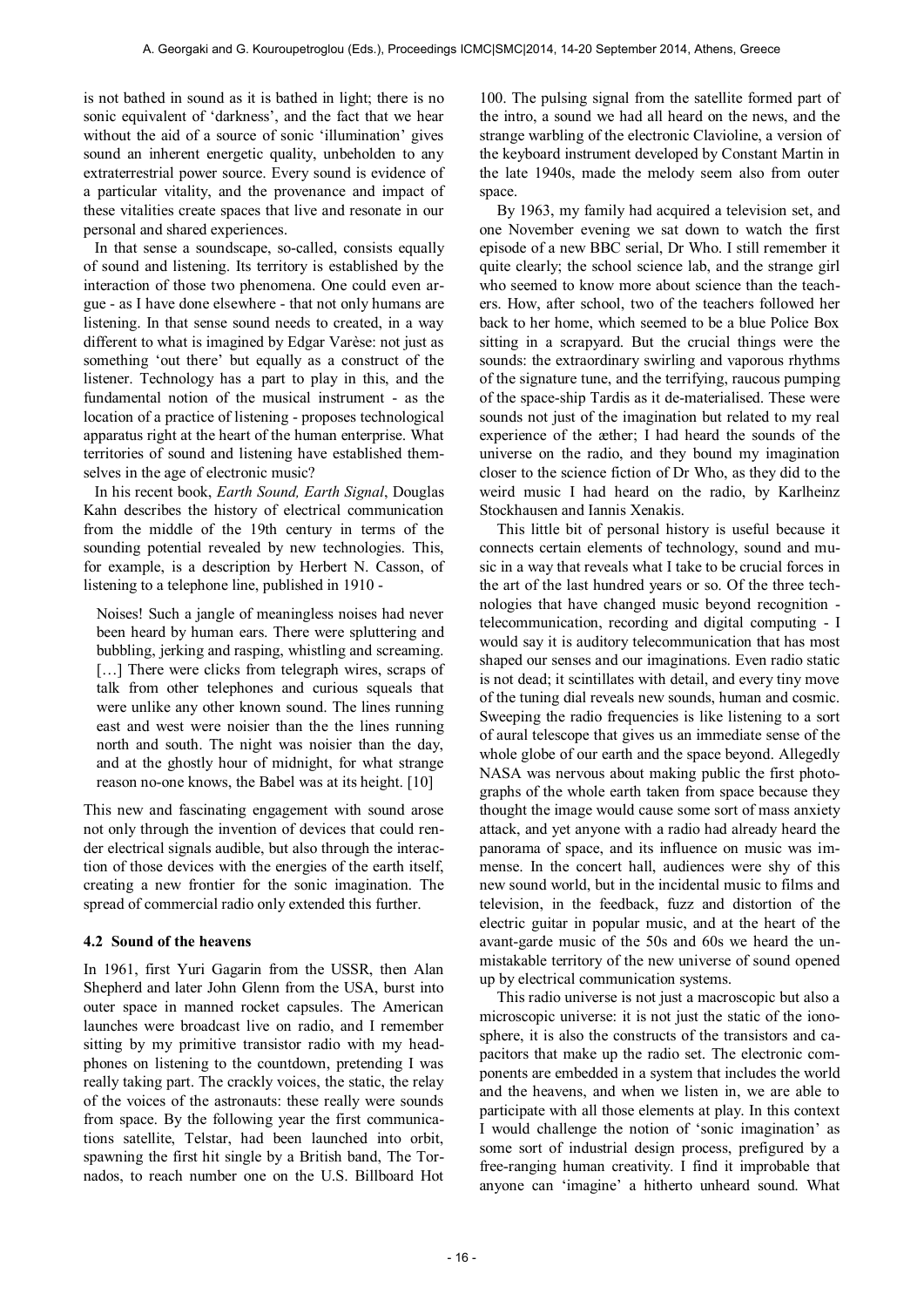19th century technology gave us was a set of technical devices and processes that fundamentally reorganised our listening. What is the digital echos? How do sound and listening get constructed in the world of the digital network?

# **5. THE DIGITAL** *ECHOS*

#### **5.1 The** *mulch* **of sound**

One of the things about which Bruno Latour [11] has warned us is the danger inherent in the purification of our topics of investigation. Things are always hybrid, and the digital network is no exception. If the the nature of the fundamental sonic background is captured by Michel Serres in the presence and metaphor of the sea, the nature of the digital background can be conceived of as a jumbled amalgam of mobile devices, applications, data files shared and purchased, speeds of connection, distributed storage, nodes of interaction - both human and quasihuman, social aggregations of these nodes, and so on. Paul D. Miller characterises this as a "plagiarist's club for the famished souls of a geography of now-here" [13], indicating his sense of a sort of aberrant temporality in the network. If Serres' image of the sea seems stable and timeless, Miller's view of the digital network is manic and grasping; still a sense of the infinite present but with an utterly different affect.

The currents of the sea and the currents of data make a neat comparison, but there are more than subtle differences. In particular, data is now subject to a sort of infinite storage and fragmentation, as files get backed-up and deleted successively across the network. So-called 'cloud-storage' and 'cloud-computing' mean that data and applications are no longer even integrated by the notions of presence or operation within a particular machine or system. They have become radically dispersed, and when their appearances are called-up their constituent parts remain like ghostly presences in the network.

This reminds me of Charles Darwin's thoughts on the material nature of human culture. In his 1881 publication, *The Formation of Vegetable Mould, through the Action of Worms, with Observation on their Habits*, Darwin makes the singular claim that worms have played a defining role in human history, by effecting the process through which human artefacts are preserved. He writes -

(Worms protect) for an indefinitely long period every object, not liable to decay, which is dropped on the surface of the land, by burying it beneath their castings. [5]

This means that much of human culture depends for its very existence on tiny creatures which render an earth hospitable to humans, and which supports and preserves their buildings, rituals and artefacts. The mulch of the earth hides and casts up the background noise of life. Is there similarly a "mulch of data", turned over by the applications, storage devices, human agents and social dynamics that constitute the digital network?

#### **5.2 Malfunctions and refusals**

This formulation purposively characterises the network as an amalgam of devices, protocols, data, power, flesh and blood humans - and by extension, animals and the physical world, in a configuration that is non-hierarchical with respect to its flows of energy. But the hybrid nature of the digital still proposes some crucial moments. As Richard Coyne reminds us -

Creativity has long wrestled with the machine, which in some respects has come to represent so much of what art is against: automation, control, reproduction, mindless copying, predictability, and of course capitalist production … But there are also machines that are out of control, runaway devices, malfunctions, breakdowns, glitches. [4]

This reminds us not just of malfunctioning machines, but also of the power of malfunction itself: the digital network is not a free-flowing utopia of functionality, however hybrid. It is also subject to hacking and cracking, misuse and dismemberment. Its data flows can circulate but they can also be tapped and siphoned off, disrupted and held to ransom. As the digital network proposes a sort of globalised control, it proposes forces of resistance and subversion. We remind ourselves that while some artists have produced machines, computer software and interfaces at the cutting edge of technological development, there are others who have, for example, simply tossed a pile of cheap circuit components into a bowel of water and prodded them randomly with an electrical current to hear what happens.

# **6.** *ECHOS* **AND** *MOUSIKĒ*

The Modernist narrative of the start of computing and computer music proposed an incremental progression of cost and efficiency, dictated by Moore's Law, where cheaper, faster and smarter devices would lead inexorably to the sort of knowledge and understanding of sound, dreamed of by Varèse, that would produce an overflowing abundance of new music of hitherto unimagined beauties, through industrial processes of organisation. But Music - *Mousikē* - is not quite like that. In the dialogue, *Cratylus*, Plato shows Socrates searching for meaning by considering the origins of words in a sort of linguistic genealogy. At one point Socrates, in speaking of Apollo says -

The name of the Muses and of music would seem to be derived from searching and their making philosophical enquiries (μώσθαι). [15]

Here Music is understood not as some sort of object or artefact, however intangible and transitory; nor is it the focus of a sort of craft or manufacturing. There is certainly a process at work, but that process is one of questioning and the forming of relationships: to search is to define and establish contact with an area, having a purpose in mind, but also open to the activity of reading. What has this area got to tell? As Tim Ingold reminds us -

Ever since Bacon and Galileo, nature has been thought of as a book that will not willingly give up its secrets to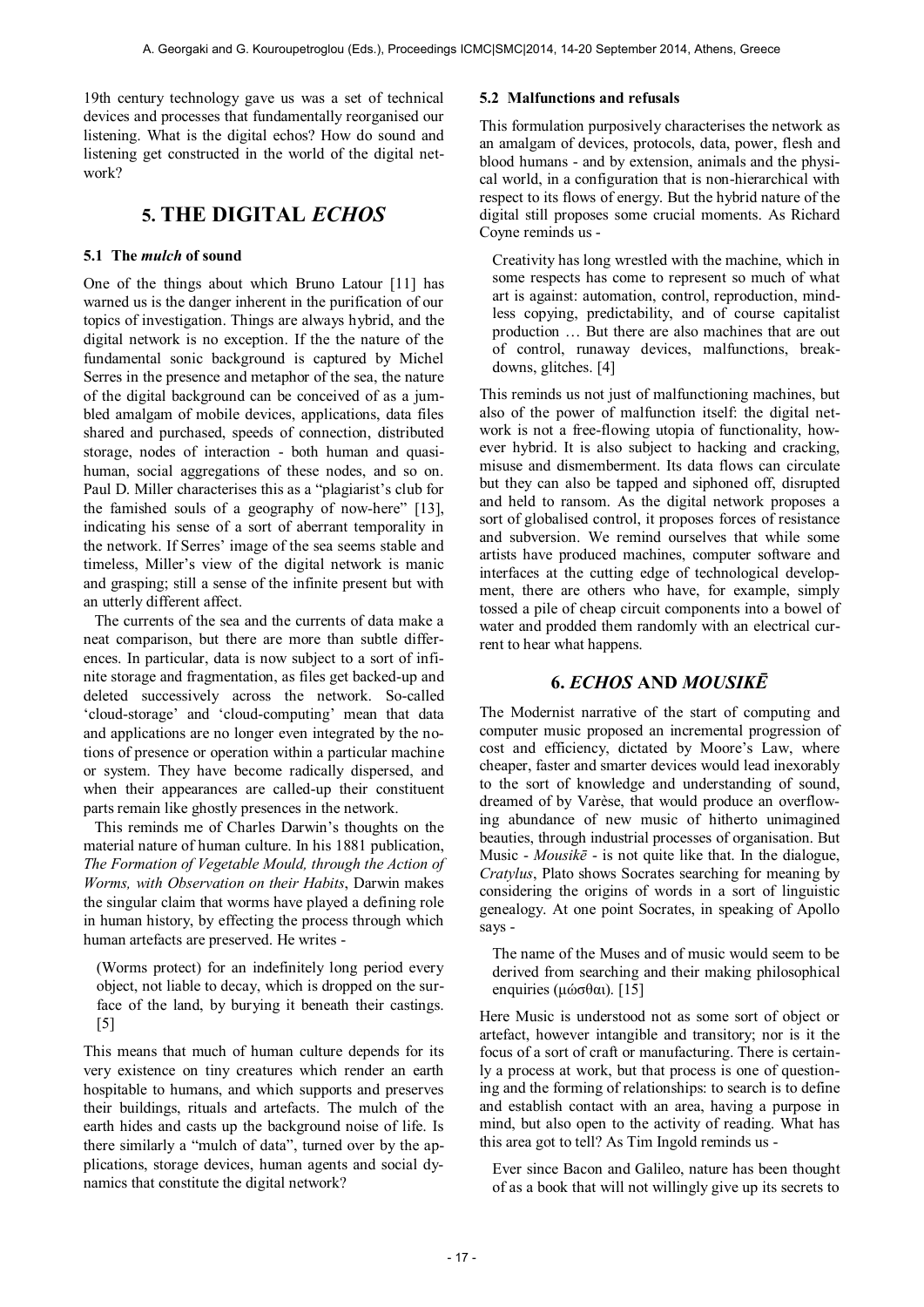human readers ... for medieval readers as for indigenous hunters, creatures would speak and offer counsel. [9]

# **7. WHAT IS SOUND?**

This once again reminds us of a sense of agency that is evenly distributed, without favouring human participants. While I understand, and sympathise with, Varèse's need to find a new way of expressing what sound could be capable of, organisation proposes a sort of activity to which music has often remained resistant. Music searches in sound. It listens, in the sense of seeking to find and construct processes, images and affects. Music is open to what sound has to say. Music is the consequence of listening. I want to express this thought in this fashion, once again, to suggest gently that not only human beings are capable of agency.

In a paper presented to the UNESCO conference on "Music and Technology", held in Stockholm in 1970, Pierre Schaeffer, the founding father of *musique concrète*, also addressed the nature of this relationship between sound and music, in terms of the body's relationship to the tool: in his case the computer, for our purposes extended to include the notion of the digital network. Schaeffer characterises the nature of the collaboration between the musician and the other thing that makes the sound -

It is true ... that … the more man communicates with the sound ... the more man communicates with himself. [16]

This presents the moment of music as a moment of selfrealisation in sound, a moment which asserts the internal distance which allows a being knowledge of itself as an actor in the world. It proposes music first as a private, rather than a public act. But it also gives a powerful image of the human as constituted by relationships within a network and as determined by a response to the sounding world.

For Schaeffer, the network clearly involves the configuration of human beings and physical tools: in his case, one could say, the tape recorder and its technologies of tape. And in recent years a number of younger artists have rediscovered the originally moments of sound technology, in a moment of creative archaeology. I think for example of the renewed popular interest in radio and analogue synth ensembles, or the work of Aleks Kolkowski and others with wax and tin cylinder recording: an interest that has extended even into the popular domain in the recent releases by artists like Neil Young and Jack White. Is this a symbolic refusal of the digital?

There seems to me to be little evidence of any Luddite or reactionary tendencies here, but there is none-the-less an interesting extension of the hybrid nature of the network, which now abuts the digital and the analogue, the physical hand-skills of actual materials and the organisational and algorithmic skills of digital materials in ways that test the boundaries of sound's existence for us. This seeming backward step from the grand vision of ever more sophisticated computing presents as a stock-taking of how technologies and humans can interact.

In this talk I have tried to think through some of the implications of our current position in a history of musicmaking barely sixty years old. This history has unfolded under the sign of 'technology'; as if music has not always been a technological endeavor. But technologies change, and the computational devices that started this particular creative trajectory have transformed into actors in a more complex scenario. In the same way, our very notion of what an actor is has also changed, and this whole argument subscribes to a view propounded by Jane Bennett [2], Bruno Latour [11], Carey Wolfe [21] and others that seeks to flatten some of the hierarchies that have been constructed around humans and technologies, and to notice the hybrid nature of the resulting networks.

This flattening has some overtly political and ethical motivations, particularly in relation to the ecological and environmental issues that currently confront us. But I would argue that it also has some actually useful purchase on the necessary discussions around the nature and purposes of art, within a social context that is proving difficult for art, as we have formulated it, to engage with. As sound is the focus of our attentions, I want to conclude by wondering about the implications of such a flattening move for sound, and our future engagements with it.

In the context of this discussion, sound presents itself not as perceptual flow or a set of objects, 'out there' and available for human intervention, but rather as a network of disparate components, unfolding in time. The network contains, of course, vibrations or signals through a set of connected media, but also locations within those media that are themselves connected by constructions of space that are made by and contain agents, or actors. It is the roles and identities, both material and immaterial, taken by those actors, that help to define the nature of the network and its purposes, that are social, material, aesthetic or economic. The actors, so-called, can be wires, computer code, mobile devices, human beings and so on, each with some contingent agency. As with any network, this one can be tapped into at many places, and each point of tapping yields a different perspective on the nature of the network itself, its sonic presence, revealing its motives, its flows of reciprocation, its forces, affects and its spatial and temporal constructions. What I am trying to get at here arises out of a composition of machines, objects, physical phenomena, personae, people, social structures and tensions, and everything else that constitutes a site for action.

The purpose of this re-imagining of sound is to attempt a re-enchantment of our connection with it: to reassert that the relationships we establish with what we love cannot be one-way. Relationships pass to and fro in a communicative rhythm that attests to their health and vibrancy. As Serres asks, "What do we give back to the objects of our science, from which we take knowledge?" [18] Sound is a complex from which, in Tim Ingold's words, we should 'take counsel' in order to ensure that